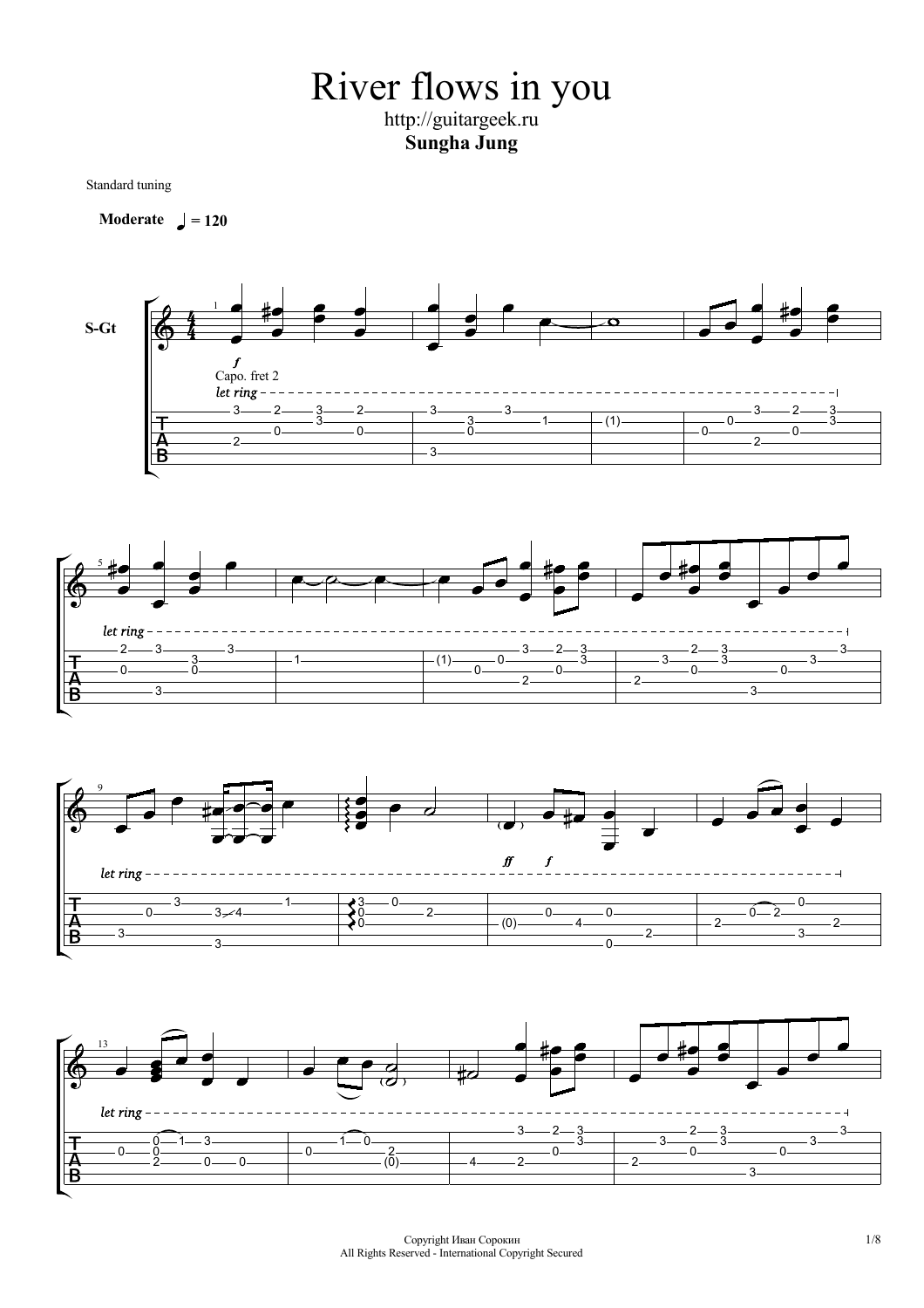





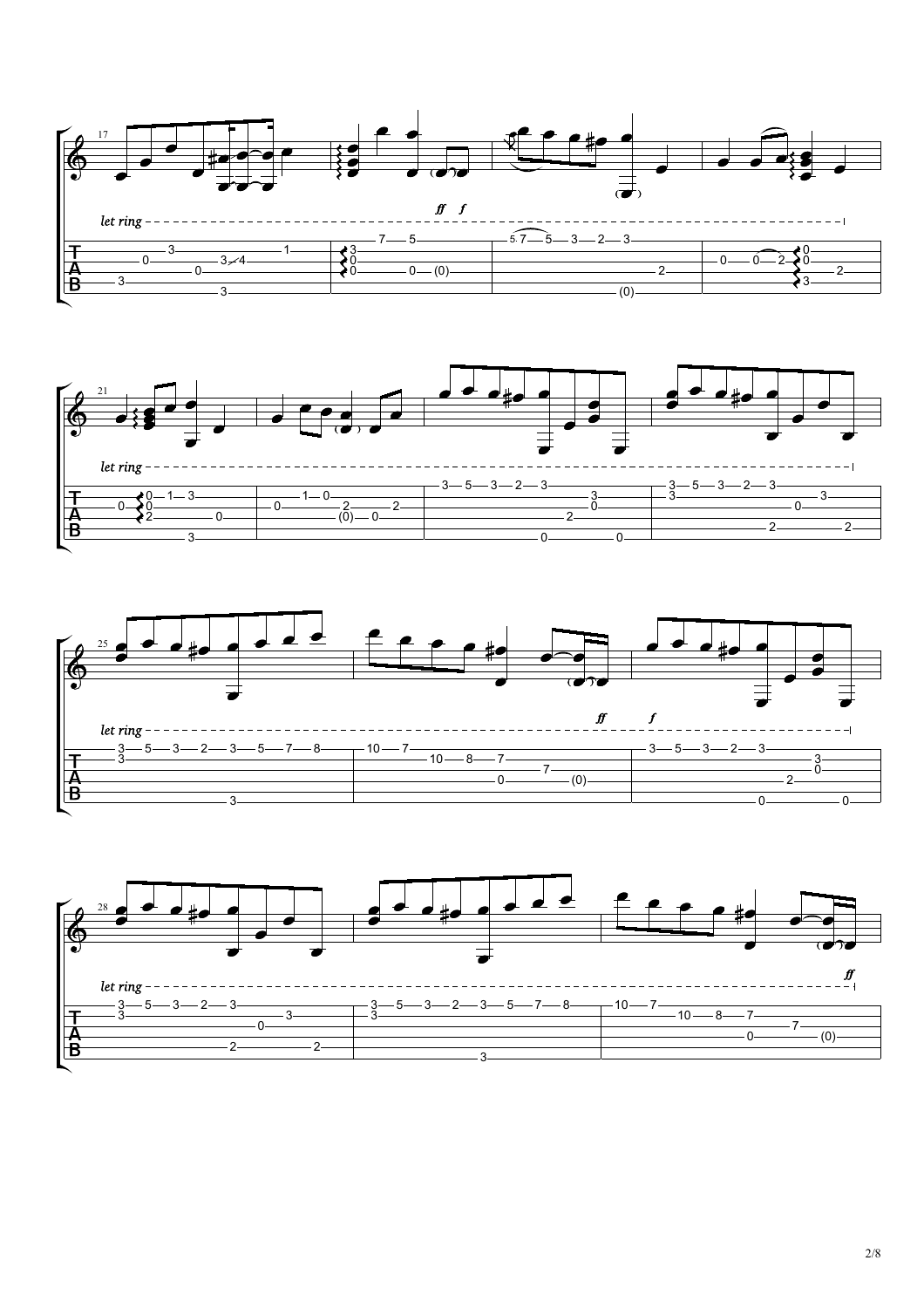





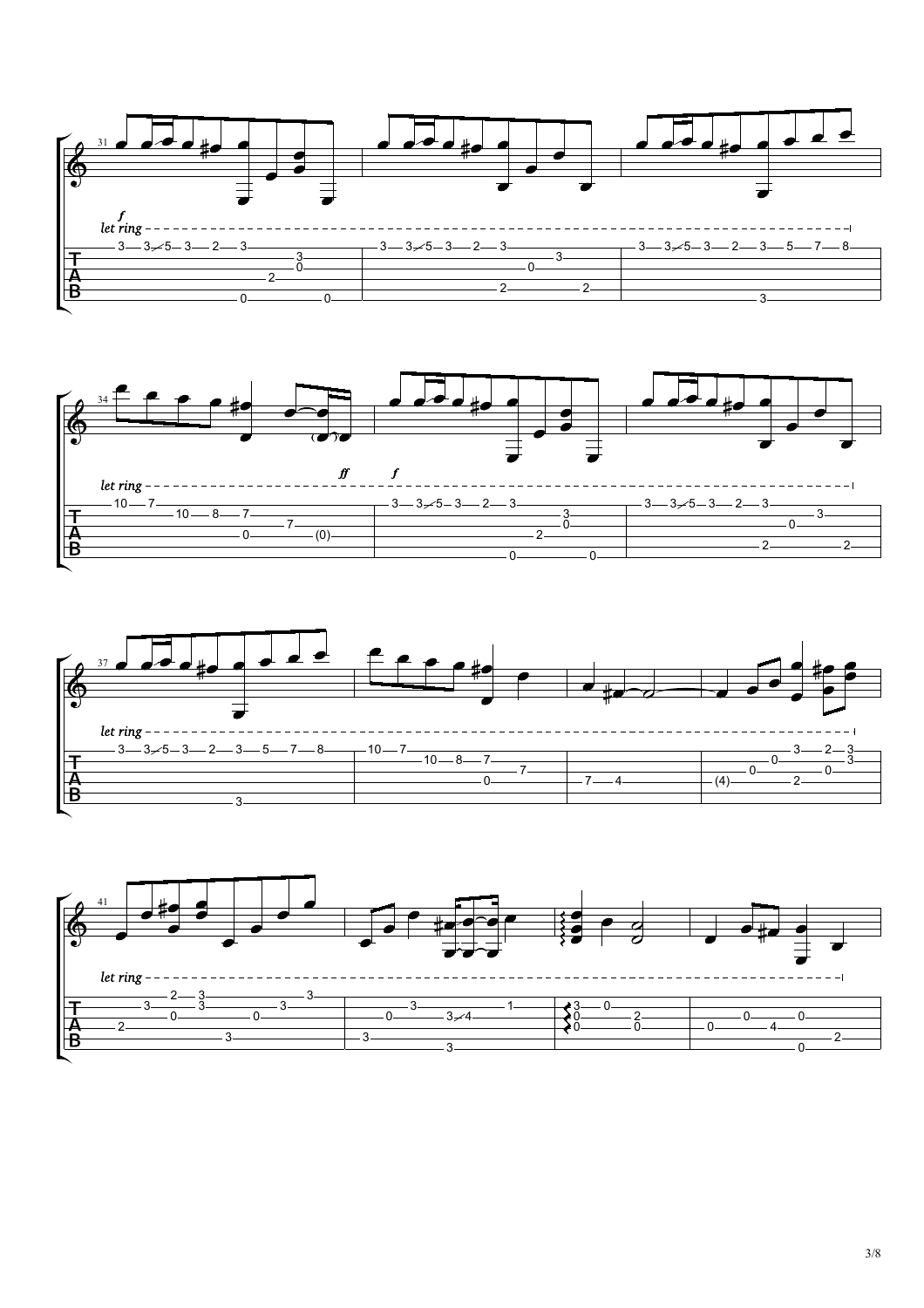





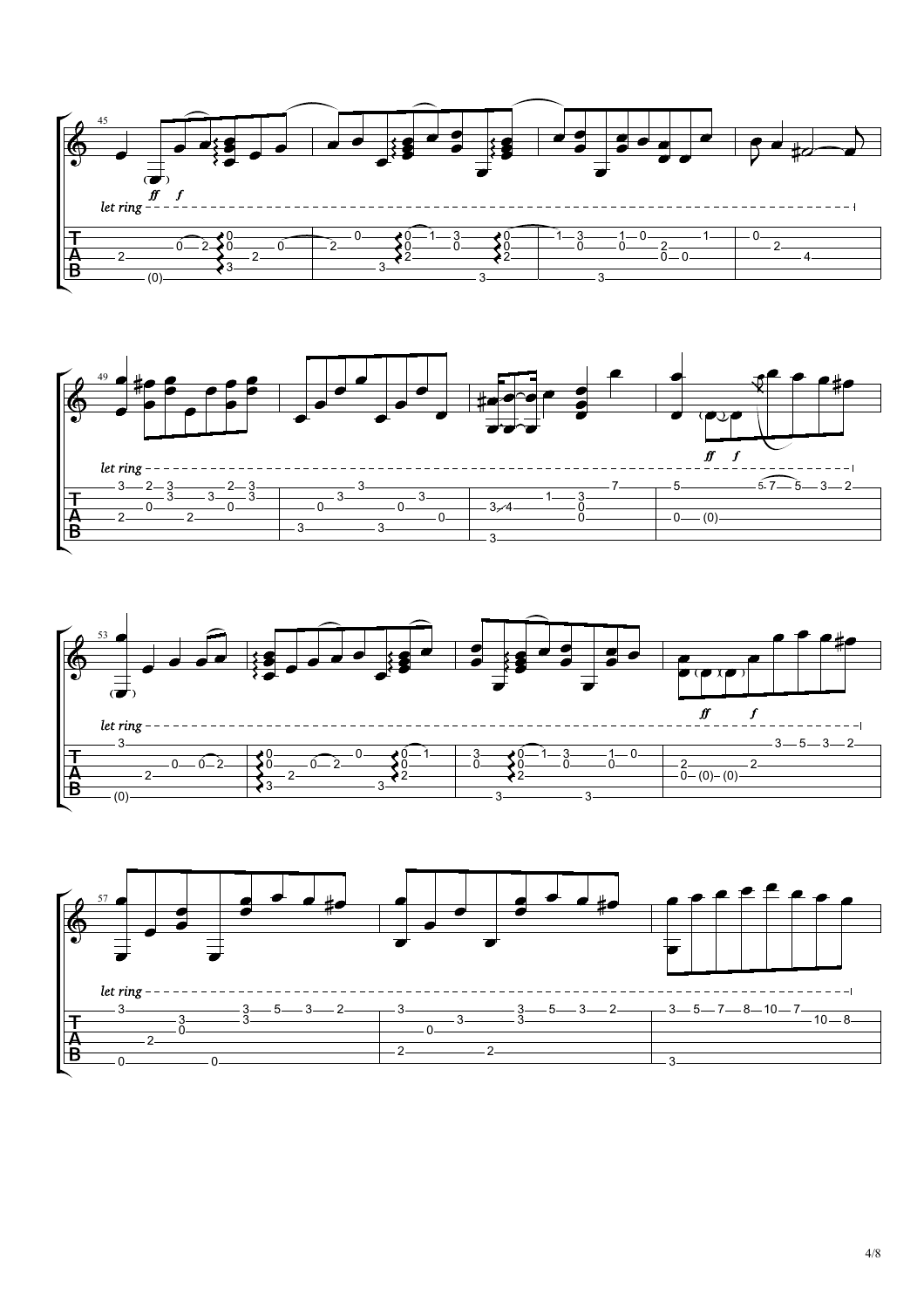







5/8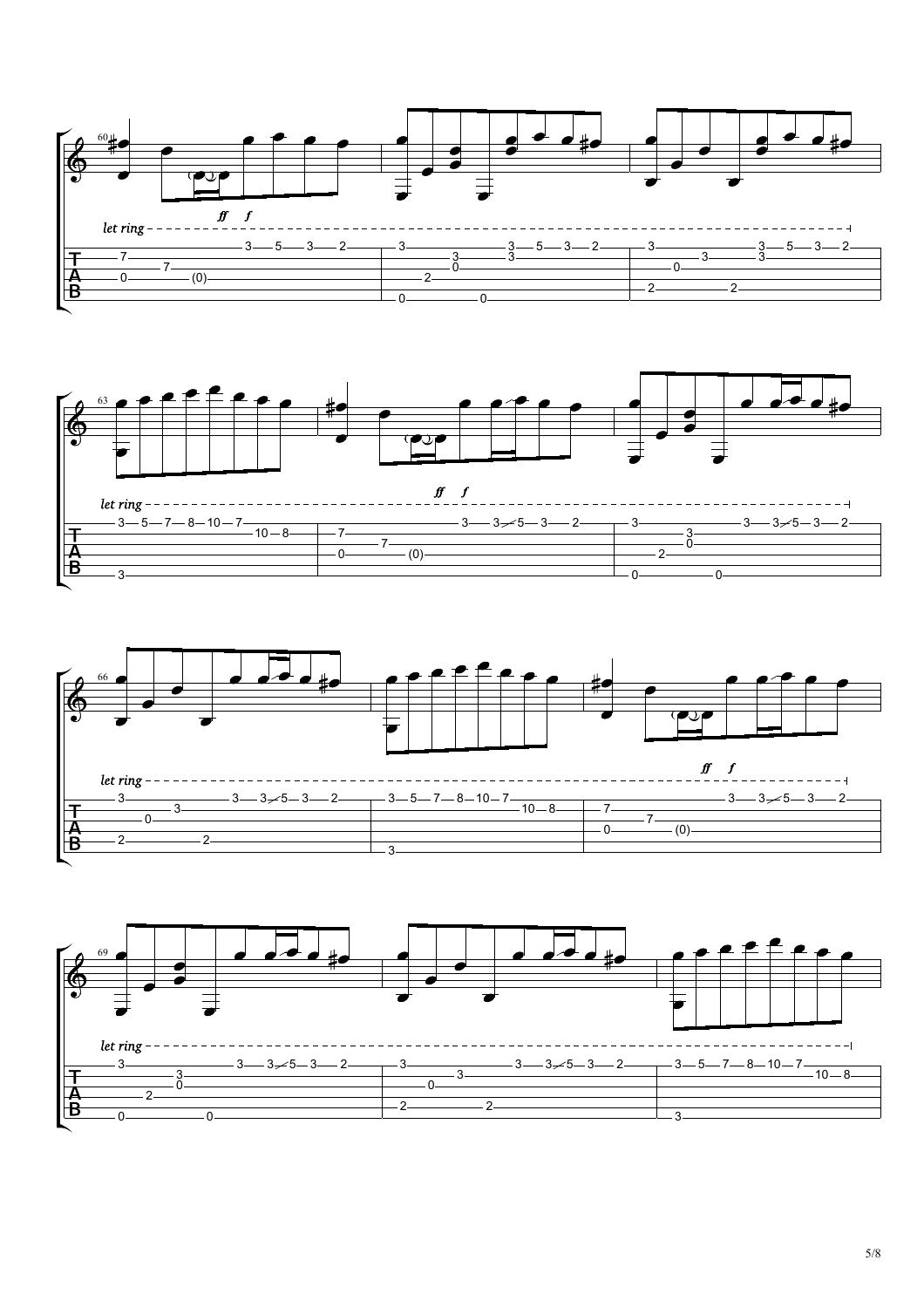Вариация







Основная тема

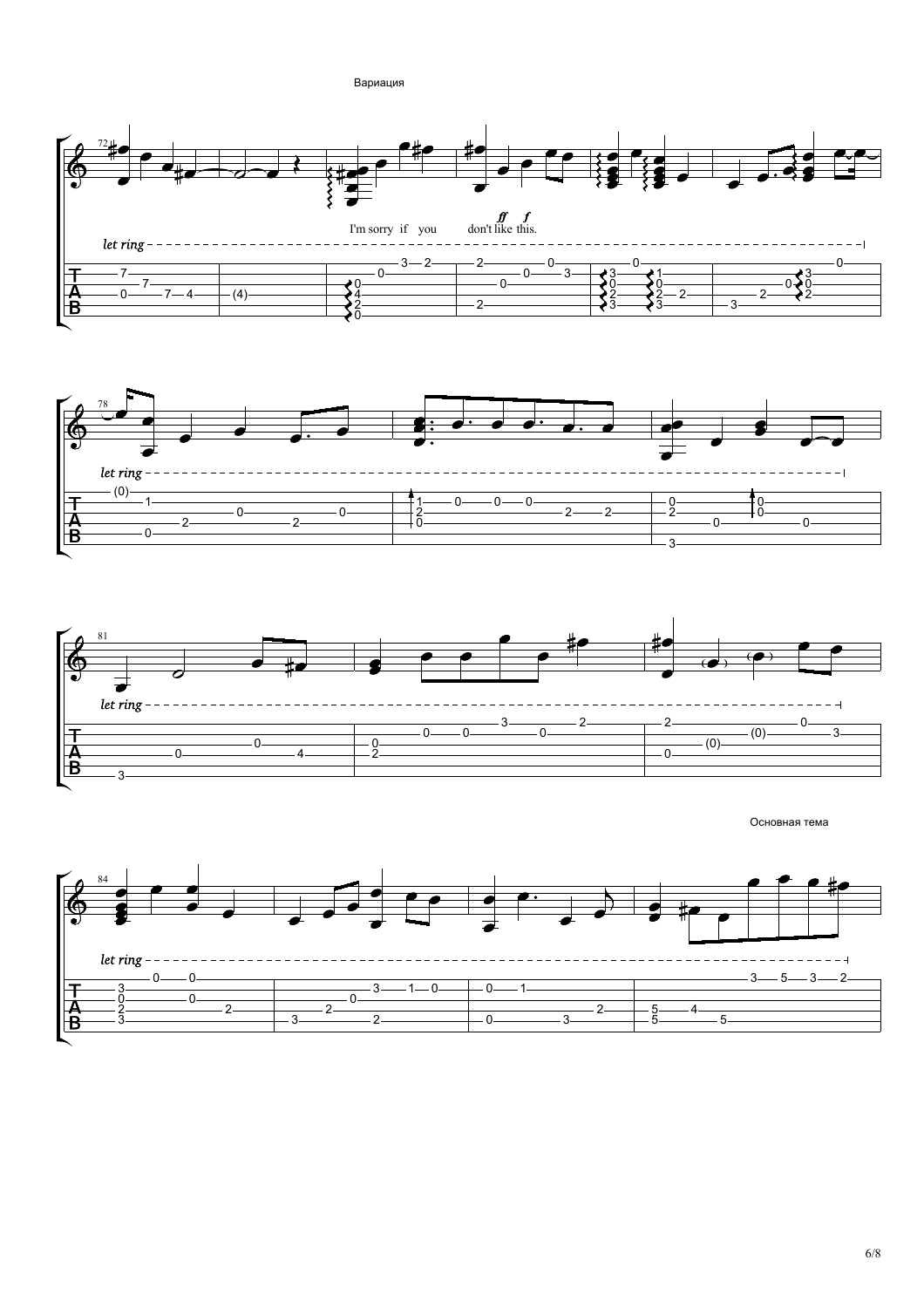